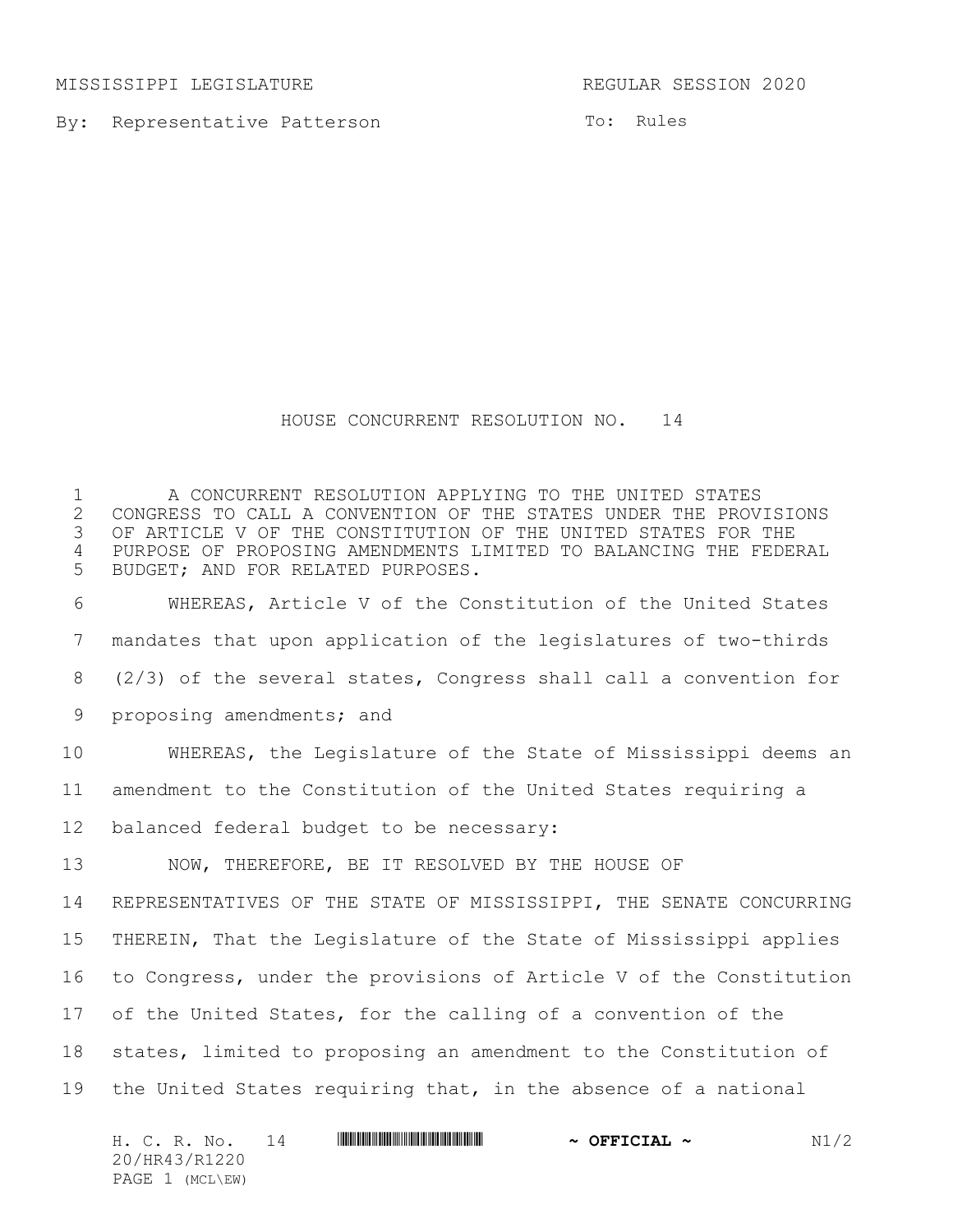emergency, the total of all federal outlays made by Congress for any fiscal year may not exceed the total of all estimated federal revenues for that fiscal year, together with any related and appropriate fiscal restraints.

 BE IT FURTHER RESOLVED, That copies of this application shall be transmitted by the Secretary of State to the President and Secretary of the United States Senate, to the Speaker and Clerk of the United States House of Representatives, to members of the Mississippi congressional delegation and to the presiding officers 29 of each house of the several state legislatures, requesting their cooperation in applying for the convention, limited to the subject matter contemplated by this application.

 BE IT FURTHER RESOLVED, That this application is to be considered as covering the amendment language of the presently outstanding balanced budget applications from other states, and that this application shall be aggregated with the same for the purpose of attaining the two-thirds (2/3) of states necessary to require the calling of a convention for proposing a balanced budget amendment, but shall not be aggregated with any applications on any other subject.

 BE IT FURTHER RESOLVED, That the Mississippi Legislature adopts this application expressly subject to the following reservations, understandings and declarations:

 (a) An application to the Congress of the United States to call a convention of the states under Article V of the United

H. C. R. No. 14 \*HR43/R1220\* **~ OFFICIAL ~** 20/HR43/R1220 PAGE 2 (MCL\EW)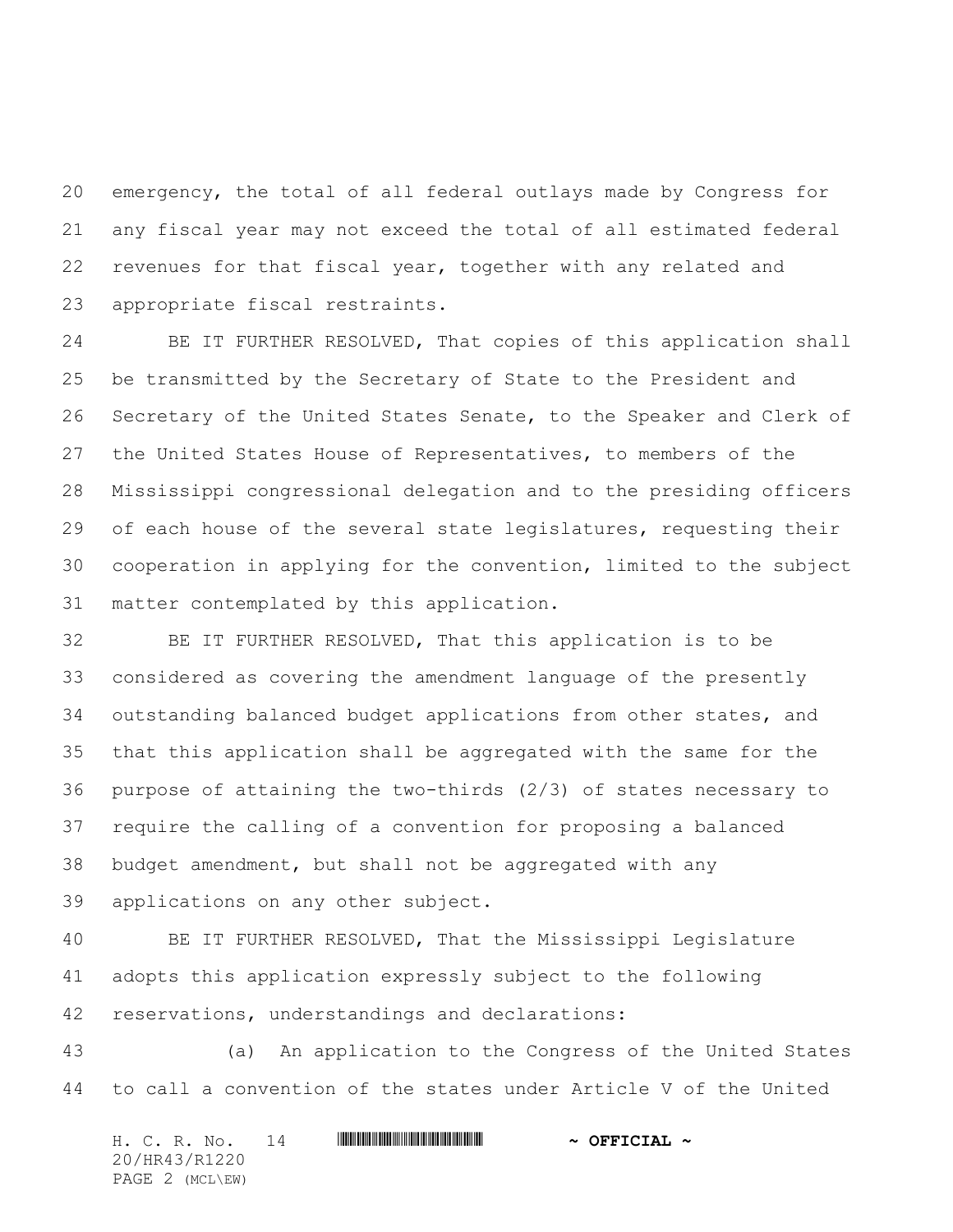States Constitution confers no power to Congress other than the power to call such a convention. The power of Congress to exercise this ministerial duty consists solely of the authority to name a reasonable time and place for the initial meeting of a convention;

 (b) Congress shall perform its ministerial duty of calling a convention of the states only upon receipt of applications for a convention for the substantially same purpose as this application from two-thirds (2/3) of the legislatures of the several states;

 (c) Congress does not have the power or authority to determine any rules for the governing of a convention for proposing amendments called under Article V of the United States Constitution. Congress does not have the power to set the number of delegates to be sent by any state to such a convention, nor does it have the power to name delegates to such a convention. The power to name delegates remains exclusively within the authority of the legislatures of the several states;

 (d) By definition, a convention of the states means that states shall vote on the basis of one state, one vote;

 (e) A convention for proposing amendments convened under this application shall be limited to consideration of the topics specified in this application and no other. This application is made with the express understanding that an amendment that in any way seeks to amend, modify or repeal any

H. C. R. No. 14 \*HR43/R1220\* **~ OFFICIAL ~** 20/HR43/R1220 PAGE 3 (MCL\EW)